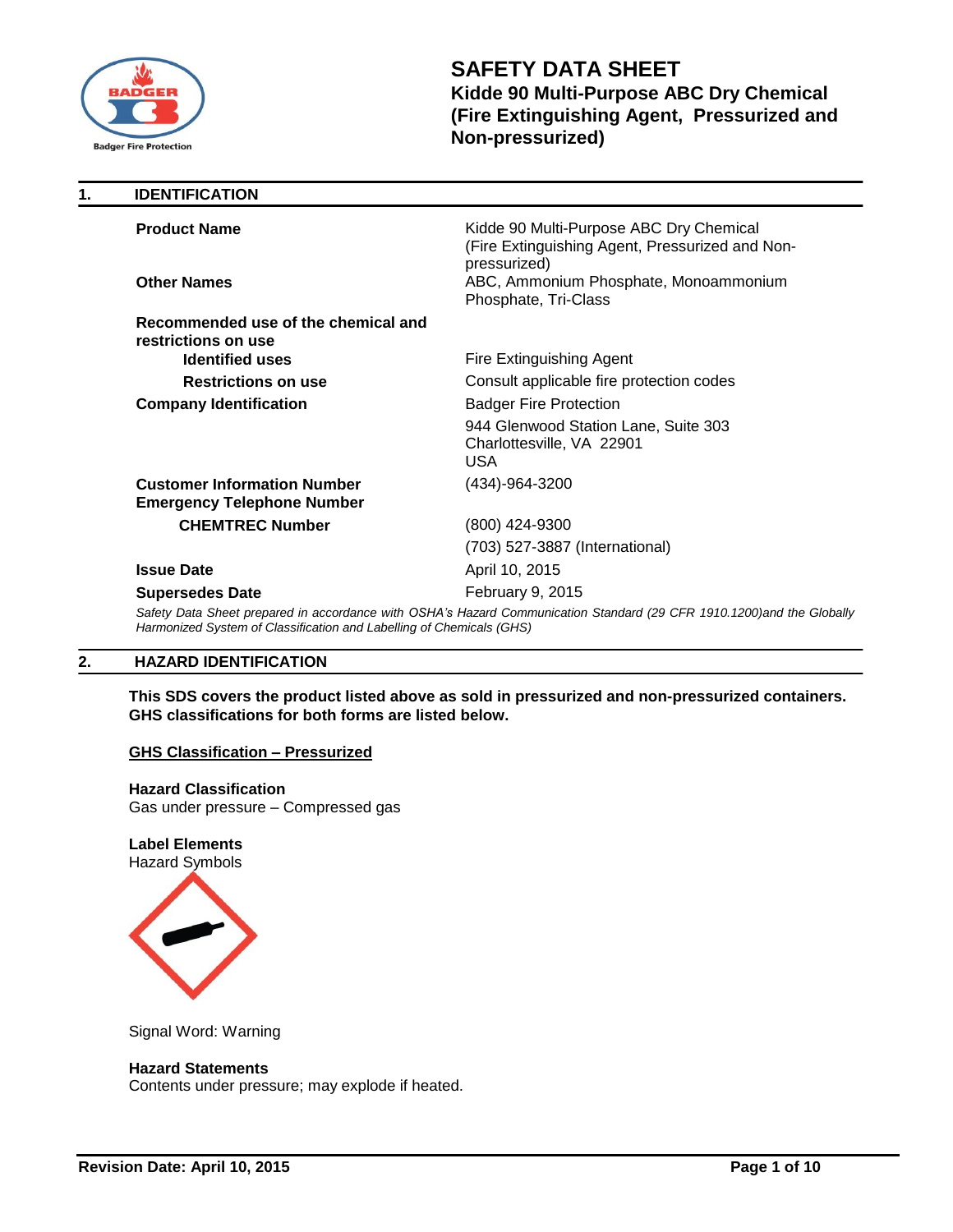

## **2. HAZARD IDENTIFICATION**

**Precautionary Statements Prevention** None **Response** None **Storage** Protect from sunlight. Store in well-ventilated place. **Disposal** None

#### **GHS Classification: Non - pressurized**

#### **Hazard Classification**

This product is classified as not hazardous in accordance with the Globally Harmonized System of Classification and Labelling (GHS).

**Label Elements** Hazard Symbols None

Signal Word: None

## **Hazard Statements**  None

#### **Precautionary Statements**

**Prevention** None **Response** None **Storage** None **Disposal** None

#### **Other Hazards**

Mica may contain small quantities of quartz (crystalline silica) as an impurity. Prolonged exposure to respirable crystalline silica dust at concentrations exceeding the occupational exposure limits may increase the risk of developing a disabling lung disease known as silicosis. IARC found limited evidence for pulmonary carcinogenicity of crystalline silica in humans.

## **Specific Concentration Limits**

The values listed below represent the percentages of ingredients of unknown toxicity.

| Acute oral toxicity       | $< 10\%$ |
|---------------------------|----------|
| Acute dermal toxicity     | $< 10\%$ |
| Acute inhalation toxicity | $< 10\%$ |
| Acute aquatic toxicity    | $< 10\%$ |
|                           |          |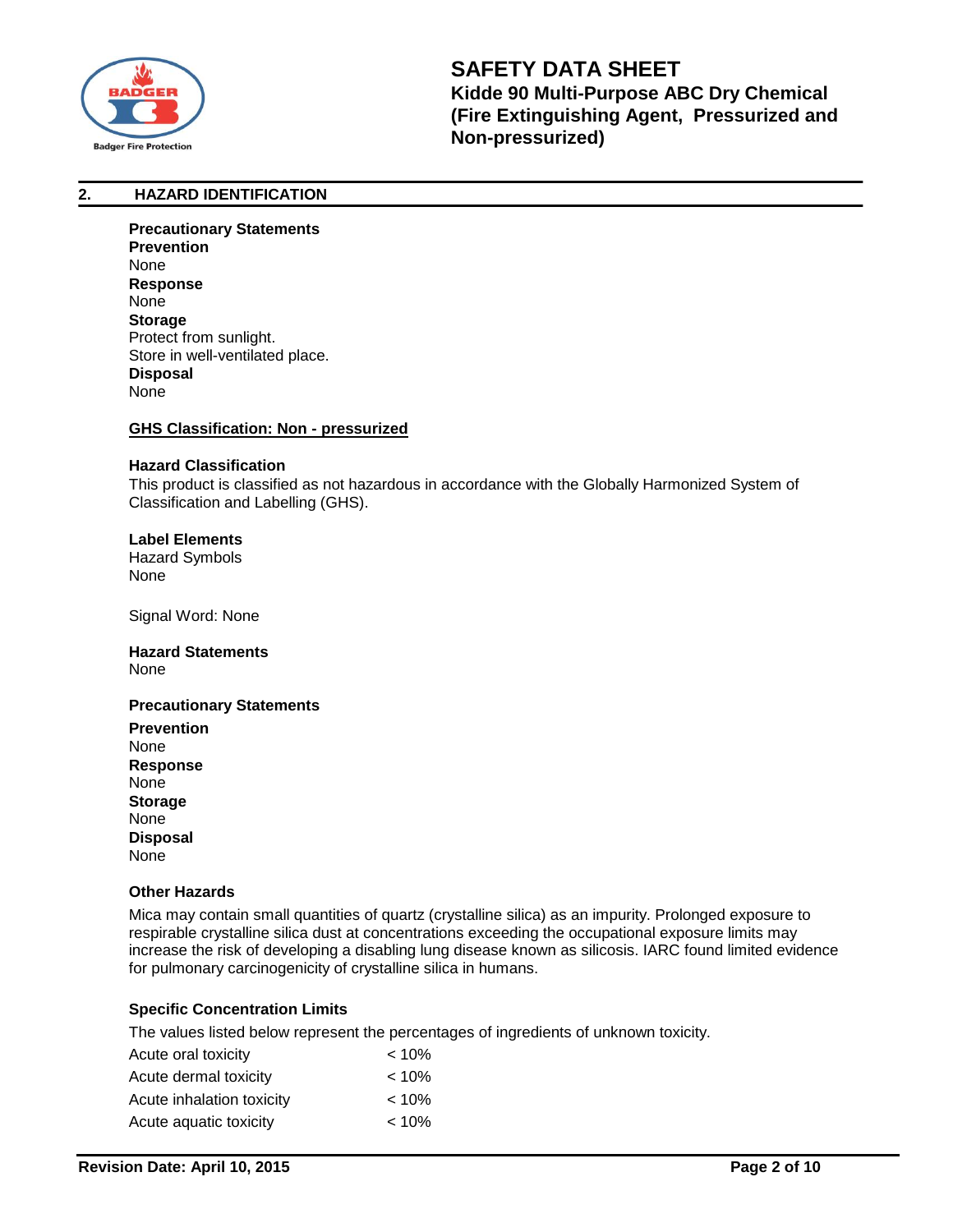

## **3. COMPOSITION/INFORMATION ON INGREDIENTS**

This product is a mixture.

| <b>Component</b>       | <b>CAS Number</b> | <b>Concentration</b> |
|------------------------|-------------------|----------------------|
| Monoammonium Phosphate | 7722-76-1         | $85 - 95%$           |
| Ammonium Sulfate       | 471-34-1          | $< 5\%$              |
| Mica                   | 12001-26-2        | $< 5\%$              |
| Clay                   | 1332-58-7         | $< 5\%$              |
| Amorphous Silica       | 7631-86-9         | $< 5\%$              |
| Dye                    | ΝA                | $< 1\%$              |

**Note: Pressurized product uses nitrogen or compressed air as the expellant.**

## **4. FIRST- AID MEASURES**

#### **Description of necessary first-aid measures**

#### **Eyes**

Immediately flood the eye with plenty of water for at least 15 minutes, holding the eye open. Obtain medical attention if soreness or redness persists.

## **Skin**

Wash skin thoroughly with soap and water. Obtain medical attention if irritation persists.

## **Ingestion**

Dilute by drinking large quantities of water and obtain medical attention.

#### **Inhalation**

Move victim to fresh air. Obtain medical attention immediately for any breathing difficulty.

## **Most important symptoms/effects, acute and delayed**

Aside from the information found under Description of necessary first aid measures (above) and Indication of immediate medical attention and special treatment needed, no additional symptoms and effects are anticipated.

## **Indication of immediate medical attention and special treatment needed**

**Notes to Physicians**

Treat symptomatically.

## **5. FIRE - FIGHTING MEASURES**

## **Suitable Extinguishing Media**

This preparation is used as an extinguishing agent and therefore is not a problem when trying to control a fire. Use extinguishing agent appropriate to other materials involved. Keep pressurized containers and surroundings cool with water spray as they may rupture or burst in the heat of a fire.

## **Specific hazards arising from the chemical**

Pressurized containers may explode in heat of fire.

## **Special Protective Actions for Fire-Fighters**

Wear full protective clothing and self-contained breathing apparatus as appropriate for specific fire conditions.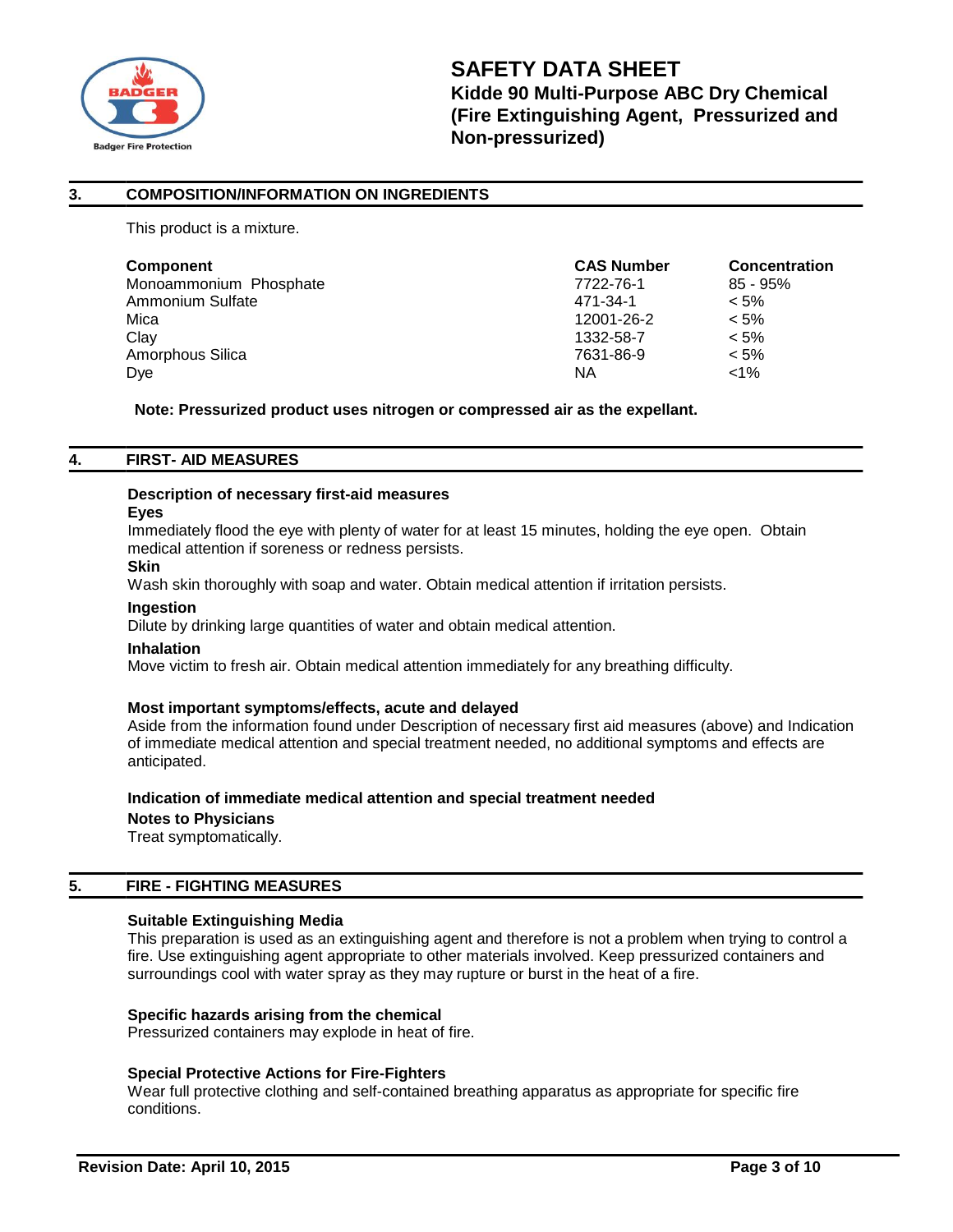

## **6. ACCIDENTAL RELEASE MEASURES**

## **Personal precautions, protective equipment and emergency procedures**

Wear appropriate protective clothing. Prevent skin and eye contact. Remove leaking container to a safe place. Ventilate the area.

#### **Environmental Precautions**

Prevent large quantities of the material from entering drains or watercourses.

#### **Methods and materials for containment and cleaning up**

Sweep up or vacuum and transfer into suitable containers for recovery or disposal.

### **7. HANDLING AND STORAGE**

#### **Precautions for safe handling**

Wear appropriate protective clothing. Prevent skin and eye contact.

#### **Conditions for safe storage**

Pressurized containers should be properly stored and secured to prevent falling or being knocked over. Do not drag, slide or roll pressurized containers. Do not drop pressurized containers or permit them to strike against each other. Never apply flame or localized heat directly to any part of the pressurized or plastic container. Store pressurized and plastic containers away from high heat sources. Storage area should be: - cool - dry - well ventilated - under cover - out of direct sunlight

## **8. EXPOSURE CONTROLS/PERSONAL PROTECTION**

#### **Control parameters**

Exposure limits are listed below, if they exist.

#### **Mica**

ACGIH TLV: 3 mg/m<sup>3</sup> TWA, measured as respirable fraction of the aerosol. OSHA PEL**:** 20 mppcf, <1% crystalline silica **Clay as Kaolin, Respirable Fraction** ACGIH TLV: 2 mg/m<sup>3</sup> TWA OSHA PEL: 15 mg/m<sup>3</sup> TWA, total dust 5 mg/m<sup>3</sup> TWA, respirable fraction **Nuisance Dust Limit** OSHA PEL: 50 mppcf or 15 mg/m<sup>3</sup> TWA, total dust

15 mppcf or 5 mg/m<sup>3</sup> TWA, respirable fraction

#### **Appropriate engineering controls**

Use with adequate ventilation. If this product is used in a pressurized system, there should be local procedures for the selection, training, inspection and maintenance of this equipment. When used in large volumes, use local exhaust ventilation.

## **Individual protection measures**

#### **Respiratory Protection**

Not normally required. Use dust mask where dustiness is prevalent, or TLV is exceeded. In oxygen deficient atmospheres, use a self contained breathing apparatus, as an air purifying respirator will not provide protection.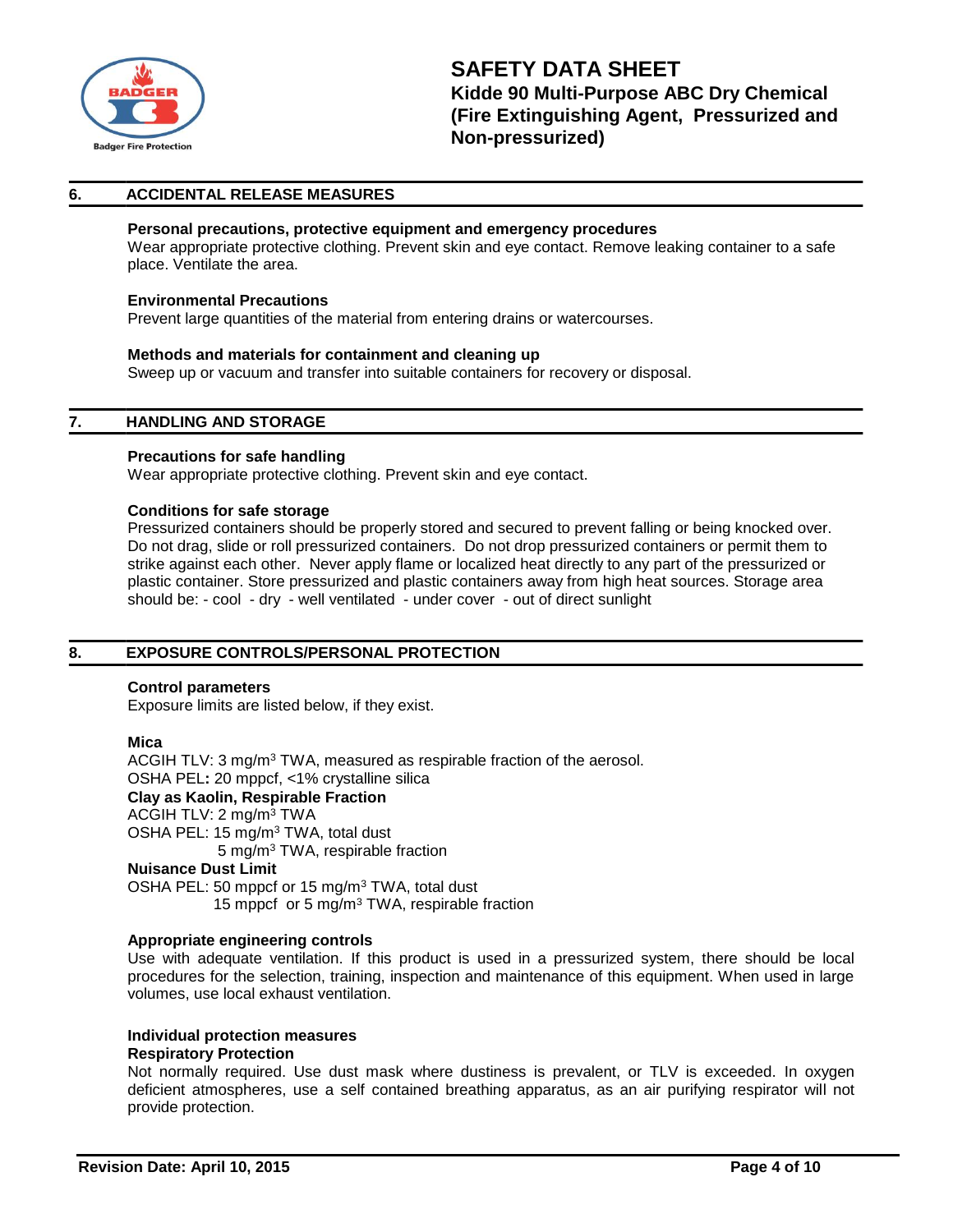

## **8. EXPOSURE CONTROLS/PERSONAL PROTECTION**

**Skin Protection** Gloves **Eye/Face Protection** Chemical goggles or safety glasses with side shields. **Body Protection** Normal work wear.

## **9. PHYSICAL AND CHEMICAL PROPERTIES**

#### **Non- Pressurized Appearance**

| Αμμεαι απισ                       |                                                   |
|-----------------------------------|---------------------------------------------------|
| <b>Physical State</b>             | Solid (powder)                                    |
| Color                             | Pale Yellow                                       |
| Odor                              | Odorless                                          |
| <b>Odor Threshold</b>             | No data available                                 |
| рH                                | Not applicable                                    |
| <b>Specific Gravity</b>           | No data available                                 |
| <b>Boiling Range/Point (°C/F)</b> | Not applicable                                    |
| <b>Melting Point (°C/F)</b>       | No data available                                 |
| Flash Point (PMCC) (°C/F)         | Not flammable                                     |
| <b>Vapor Pressure</b>             | No data available                                 |
| <b>Evaporation Rate (BuAc=1)</b>  | No data available                                 |
| <b>Solubility in Water</b>        | No data available                                 |
| Vapor Density (Air = 1)           | Not applicable                                    |
| VOC (g/l)                         | None                                              |
| <b>VOC (%)</b>                    | None                                              |
| Partition coefficient (n-         | No data available                                 |
| octanol/water)                    |                                                   |
| <b>Viscosity</b>                  | No data available                                 |
| <b>Auto-ignition Temperature</b>  | No data available                                 |
| <b>Decomposition Temperature</b>  | No data available                                 |
| <b>Upper explosive limit</b>      | No data available                                 |
| Lower explosive limit             | No data available                                 |
| Flammability (solid, gas)         | No data available                                 |
| <b>Expellant - Nitrogen</b>       |                                                   |
| Appearance                        |                                                   |
| <b>Physical State</b>             | Compressed gas                                    |
| <b>Color</b>                      | Colorless                                         |
| Odor                              | None                                              |
| <b>Odor Threshold</b>             | No data available                                 |
| pH                                | Not applicable                                    |
| <b>Specific Gravity</b>           | 0.075 lb/ft <sup>3</sup> @70 $\degree$ F as vapor |
| <b>Boiling Range/Point (°C/F)</b> | -196°C/-321°F                                     |
| Melting Point (°C/F)              | No data available                                 |
| Flash Point (PMCC) (°C/F)         | Not flammable                                     |
| <b>Vapor Pressure</b>             | No data available                                 |
| <b>Evaporation Rate (BuAc=1)</b>  | No data available                                 |
| <b>Solubility in Water</b>        | No data available                                 |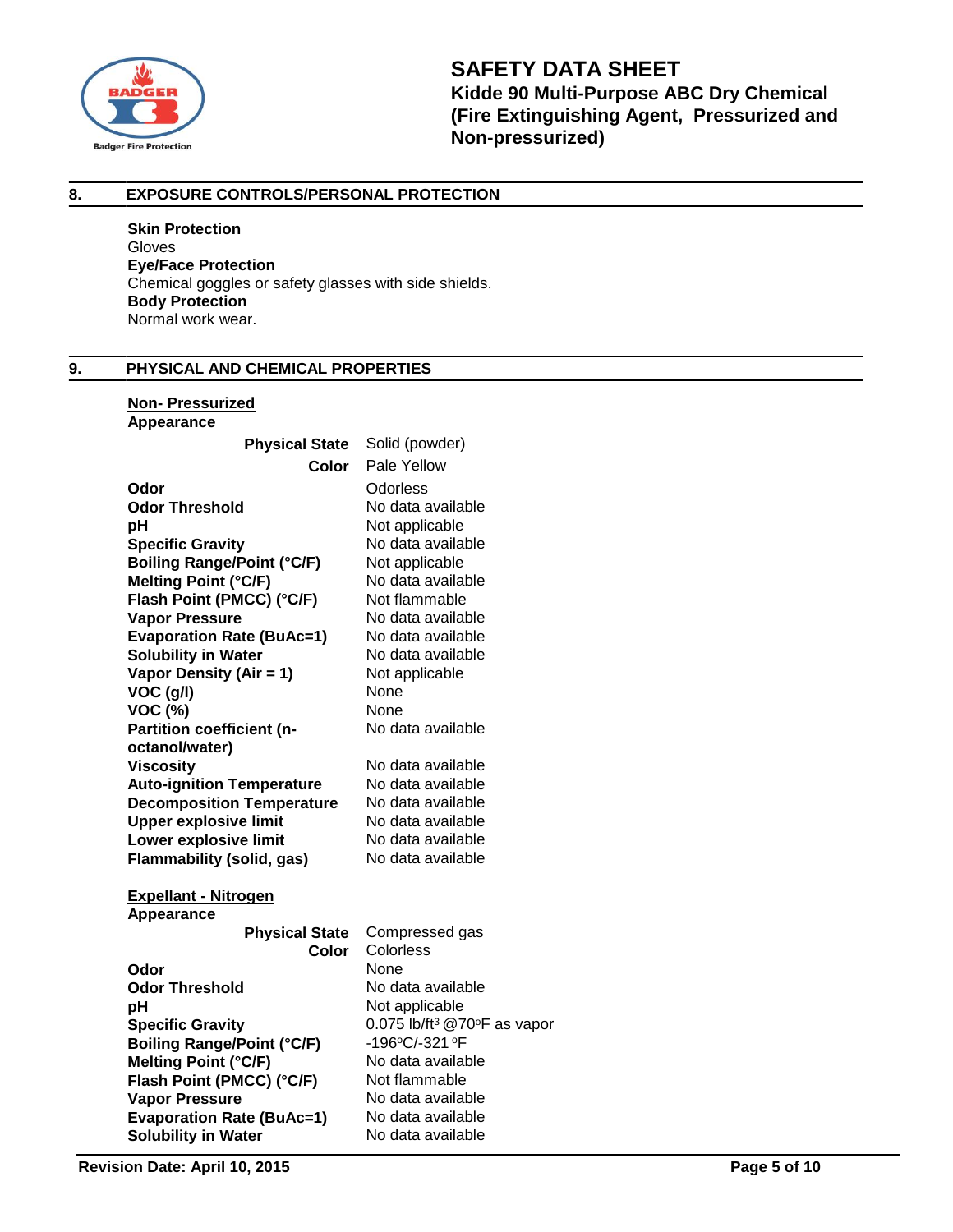

## **9. PHYSICAL AND CHEMICAL PROPERTIES**

| Vapor Density (Air = 1)<br>$VOC$ (g/l)<br><b>VOC (%)</b>         | Not applicable<br>None<br>None      |
|------------------------------------------------------------------|-------------------------------------|
| Partition coefficient (n-<br>octanol/water)                      | No data available                   |
| <b>Viscosity</b><br><b>Auto-ignition Temperature</b>             | Not applicable<br>No data available |
| <b>Decomposition Temperature</b><br><b>Upper explosive limit</b> | No data available<br>Not explosive  |
| Lower explosive limit<br><b>Flammability (solid, gas)</b>        | Not explosive<br>Not flammable      |
|                                                                  |                                     |

## **10. STABILITY AND REACTIVITY**

#### **Reactivity**

Pressurized containers may rupture or explode if exposed to heat.

#### **Chemical Stability**

Stable under normal conditions.

#### **Possibility of hazardous reactions**

Hazardous polymerization will not occur.

#### **Conditions to Avoid**

Exposure to direct sunlight - contact with incompatible materials

#### **Incompatible Materials**

Strong oxidizing agents - strong acids - sodium hypochlorite

## **Hazardous Decomposition Products**

Oxides of carbon - ammonia - oxides of phosphorus - nitrogen oxides

## **11. TOXICOLOGICAL INFORMATION**

## **Acute Toxicity**

Monoammonium Phosphate: Oral LD50 (Rat) 5750 mg/kg Dermal LD50 (Rabbit) >5000mg/kg Inhalation LC50 (Rat) 5.1mg/l Ammonium Sulfate: Oral LD50 (Rat) 4250 mg/kg Dermal LD50 (Rabbit) >2000mg/kg Mica: Oral LD50 (Rat) >2000 mg/kg Amorphous Silica: Oral LD50 (Rat) >5000 mg/kg Dermal LD50 (Rabbit) >2000mg/kg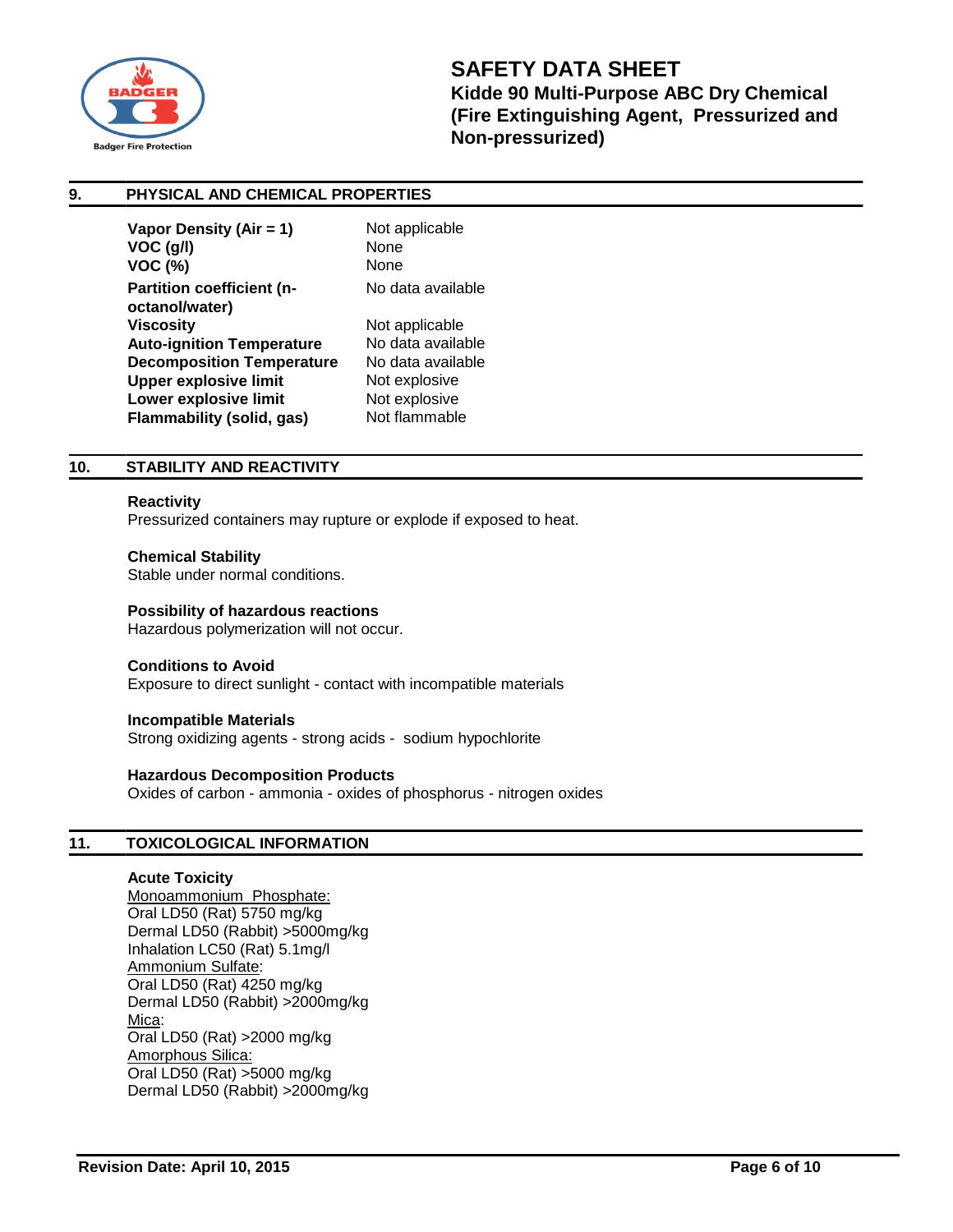

## **11. TOXICOLOGICAL INFORMATION**

Clay: Oral LD50 (Rat) >5000 mg/kg Dermal LD50 (Rabbit) >5000mg/kg Nitrogen Simple asphyxiant

## **Specific Target Organ Toxicity (STOT) – single exposure**

Monoammonium Phosphate: Available data indicates this component is not expected to cause target organ effects after a single exposure.

Ammonium Sulfate: Available data indicates this component is not expected to cause target organ effects after a single exposure.

Nitrogen: Exposure to nitrogen gas at high concentrations can cause suffocation by reducing oxygen available for breathing. Breathing very high concentrations can cause dizziness, shortness of breath, unconsciousness or asphyxiation.

## **Specific Target Organ Toxicity (STOT) – repeat exposure**

Monoammonium Phosphate: Available data indicates this component is not expected to cause target organ effects after repeat exposure.

Ammonium Sulfate: Available data indicates this component is not expected to cause target organ effects after repeat exposure.

## **Serious Eye damage/Irritation**

Monoammonium Phosphate: Not irritating (rabbit) Ammonium Sulfate: Not irritating (rabbit) Mica: Not irritating (rabbit)

## **Skin Corrosion/Irritation**

Monoammonium Phosphate: Not irritating in rabbit test study Ammonium Sulfate: Not irritating (rabbit) Mica: Not irritating (rabbit)

## **Respiratory or Skin Sensitization**

Monoammonium Phosphate: Not skin sensitizing based on test (Mouse local lymphnode assay (LLNA)) on an analogous compound Ammonium Sulfate: Not sensitizing in Guinea pig maximisation test

## **Carcinogenicity**

Mica may contain small quantities of quartz (crystalline silica) as an impurity. Prolonged exposure to respirable crystalline silica dust at concentrations exceeding the occupational exposure limits may increase the risk of developing a disabling lung disease known as silicosis. IARC has classified Silica Dust, Crystalline, in the form of quartz or cristobalite as 1 (carcinogenic to humans).

## **Germ Cell Mutagenicity**

Monoammonium Phosphate: Not mutagenic in the mouse lymphoma cells in mammalian cell gene mutation assay

Ammonium Sulfate: Negative results in Ames Test, in vitro mammalian chromosome aberration test, and mammalian cell gene mutation assay.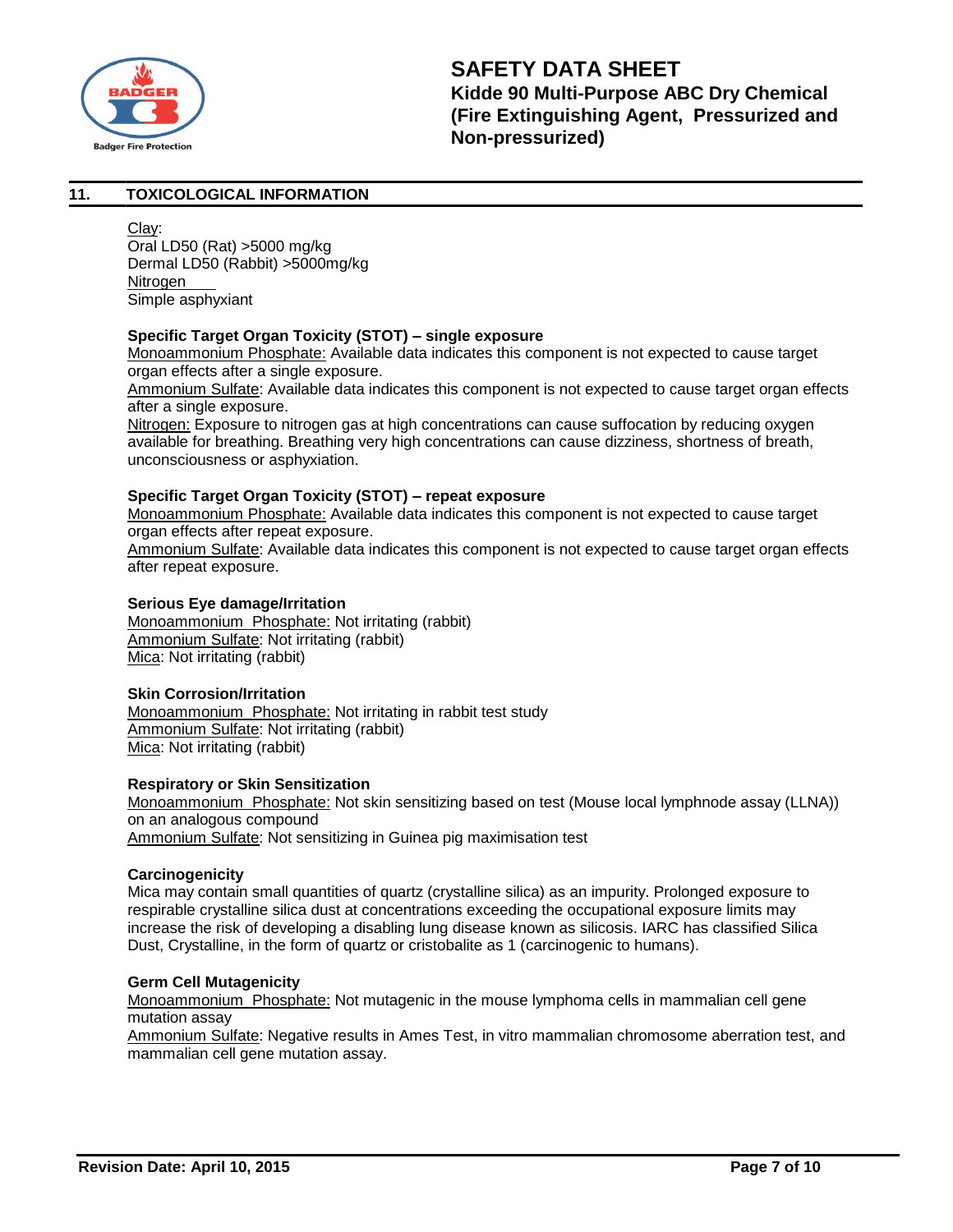

## **11. TOXICOLOGICAL INFORMATION**

#### **Reproductive Toxicity**

Monoammonium Phosphate: Available data indicates this component is not expected to cause reproductive toxicity or birth defects.

Ammonium Sulfate: Available data indicates this component is not expected to cause reproductive toxicity or birth defects.

#### **Aspiration Hazard**

Not an aspiration hazard.

## **12. ECOLOGICAL INFORMATION**

#### **Ecotoxicity**

Monoammonium Phosphate: LC50 rainbow trout >100 mg/l 96h LC50 water flea 1790 mg/l 72h (similar substance)

## **Mobility in soil**

No relevant studies identified.

**Persistence/Degradability**

No relevant studies identified.

## **Bioaccumulative Potential**

No relevant studies identified.

## **Other adverse effects**

No relevant studies identified.

## **13. DISPOSAL CONSIDERATIONS**

#### **Disposal Methods**

Dispose of container in accordance with all applicable local and national regulations.

## **14. TRANSPORT INFORMATION**

Safety Data Sheet information is intended to address a specific material and not various forms or states of containment. Specific volumes, pressures or hardware configurations containing such materials can dictate various different hazard classifications for transportation and labelling requirements. Under Federal Regulations only trained and qualified individuals are permitted to label and ship products following the applicable Department of Transportation (DOT), Federal Aviation Administration (FAA), Transport Canada (TC), International Maritime Dangerous Goods (IMDG) or International Air Transport Association (IATA) requirements**.**

## **15. REGULATORY INFORMATION**

## **United States TSCA Inventory**

This product contains ingredients that are listed on or exempt from listing on the EPA Toxic Substance Control Act Chemical Substance Inventory.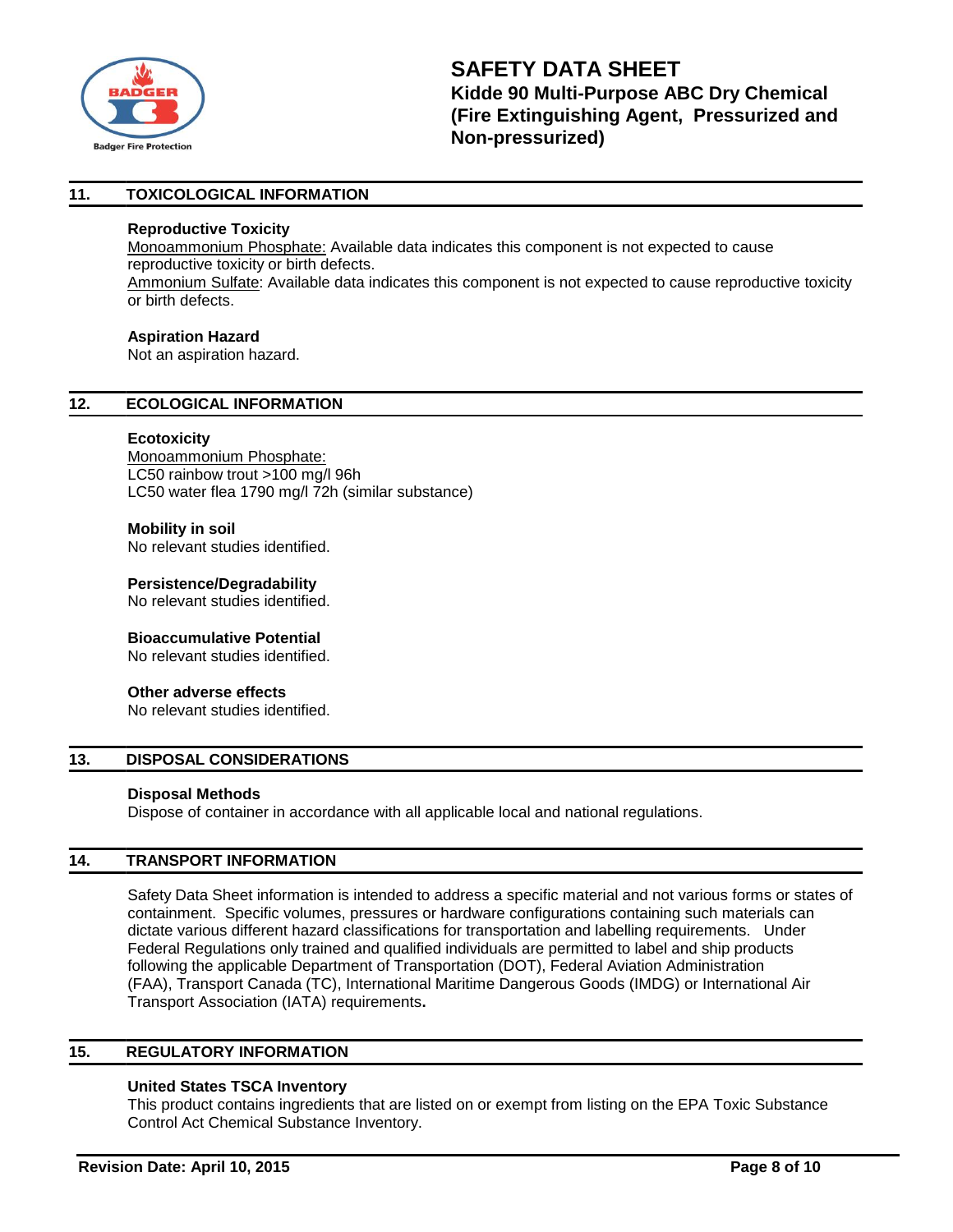

## **15. REGULATORY INFORMATION**

#### **Canada DSL Inventory**

All ingredients in this product are listed on the Domestic Substance List (DSL) or the Non-Domestic Substance List (NDSL) or are exempt from listing.

#### **SARA Title III Sect. 311/312 Categorization: Pressurized**  Pressure hazard **SARA Title III Sect. 311/312 Categorization: Non-pressurized** None

## **SARA Title III Sect. 313**

This product does not contain any chemicals that are listed in Section 313 at or above de minimis concentrations.

#### **16. OTHER INFORMATION**

#### **NFPA Ratings**

NFPA Code for Health - 1 NFPA Code for Flammability - 0 NFPA Code for Reactivity - 0 NFPA Code for Special Hazards - None

## **HMIS Ratings**

HMIS Code for Health - 1 HMIS Code for Flammability - 0 HMIS Code for Physical Hazard - 0 HMIS Code for Personal Protection - See Section 8 \*Chronic

## **Legend**

ACGIH: American Conference of Governmental Industrial Hygienists CAS#: Chemical Abstracts Service Number EC50: Effect Concentration 50% IARC: International Agency for Research on Cancer LC50: Lethal Concentration 50% LD50: Lethal Dose 50% N/A: Denotes no applicable information found or available OSHA: Occupational Safety and Health Administration PEL: Permissible Exposure Limit STEL: Short Term Exposure Limit TLV: Threshold Limit Value TSCA: Toxic Substance Control Act

Revision Date: April 10, 2015 Replaces: February 9, 2015 Changes made: Updated to GHS Classification.

#### **Information Source and References**

This SDS is prepared by Hazard Communication Specialists based on information provided by internal company references.